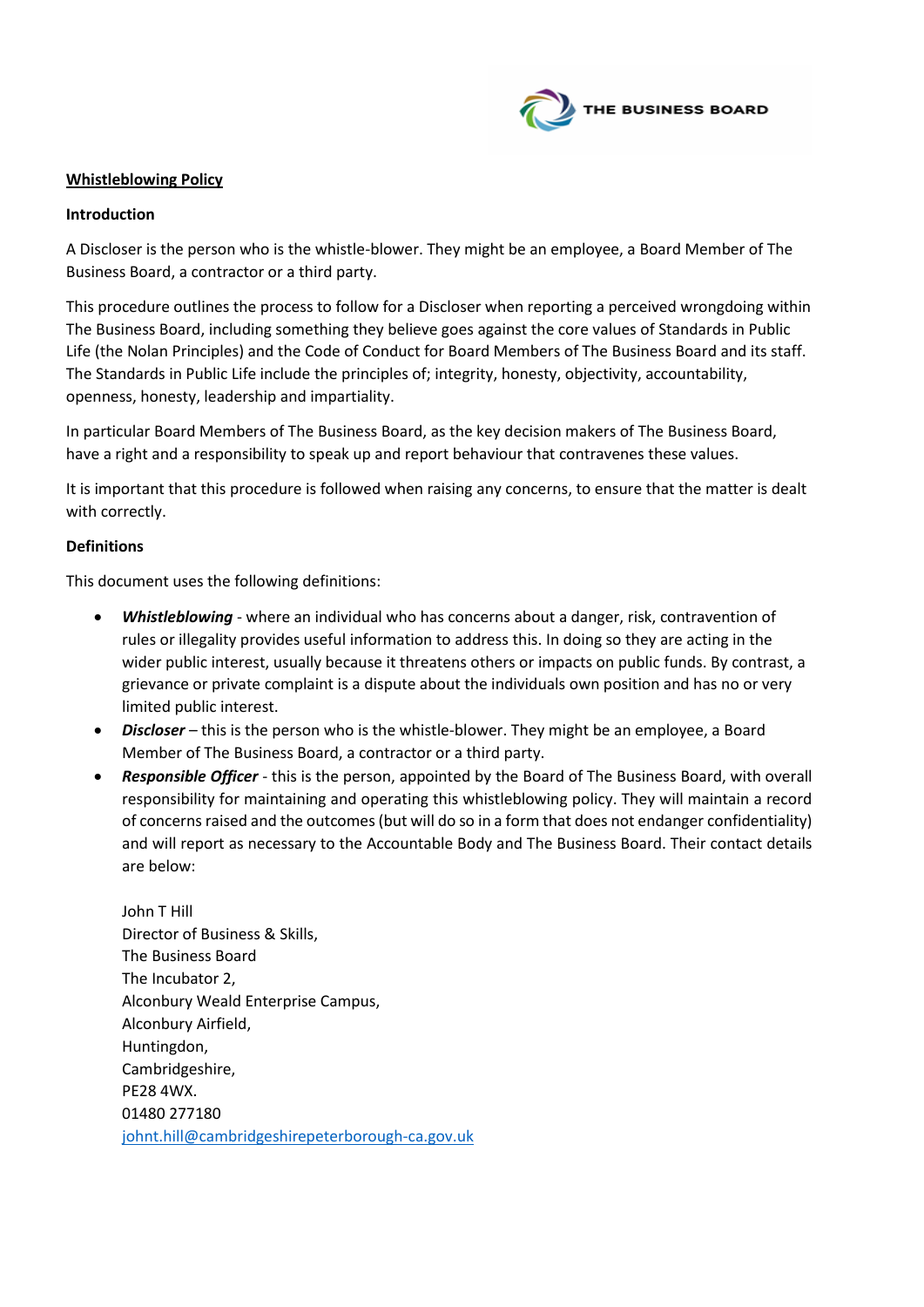If the concern relates to the Responsible Officer then in the alternative, the concern should be raised with the Accountable Body for The Business Board. Their contact details are below;

Kim Sawyer Co-Interim Chief Executive Cambridgeshire & Peterborough Combined Authority The Incubator 2, Alconbury Weald Enterprise Campus, Alconbury Airfield, Huntingdon, Cambridgeshire, PE28 4WX. 01480 277180 [kim.sawyer@cambridgeshirepeterborough-ca.gov.uk](mailto:kim.sawyer@cambridgeshirepeterborough-ca.gov.uk)

• *Relevant Concern* – something the Discloser has been asked to do, or is aware of which they consider to be wrong-doing and is in the public interest.

# **Scope**

The Business Board is committed to creating a work environment with the highest possible standards of openness, probity and accountability. In view of this commitment, we encourage Disclosers with serious concerns about the work of The Business Board to come forward and voice their concerns without fear of reprisal.

Disclosers should note that where the concern is one that might fall under The Business Board's staff or work force policies on equality and diversity or harassment and bullying or other staff policies, they should consider using the reporting mechanisms for those other policies first, as stated in the Staff Handbook.

The Business Board has a pre-existing complaints procedure that in many cases will be more appropriate for third parties or members of the public to follow. Third parties or members of the public should review the separate confidential complaints procedure link outlined in The Business Board complaints policy <http://cambridgeshirepeterborough-ca.gov.uk/assets/Uploads/Third-party-complaints-policy2.pdf> on the Business Board's website first before going through the whistleblowing process.

However, if a member of the public or third party believes that their complaint fits the description of a 'relevant concern' outlined below, they may report their concerns through the whistleblowing policy procedure.

# **Policy Statement**

The Business Board acknowledges that Disclosers may often be the first people to realise that there may be something seriously wrong within the organisation.

This policy aims to:

- Encourage people to feel confident about raising serious concerns and to question and act upon their concerns without fear of victimisation or harassment;
- Provide avenues for Disclosers to raise those concerns and receive feedback on any action taken;
- Allow Disclosers to take the matter further if they are dissatisfied with The Business Board's response; and
- Reassure all Disclosers, employees in particular who may have specific concerns about their position and employment status in The Business Board, that they will be protected from possible reprisals or victimisation if they have a reasonable belief that they have made any disclosure in the public interest.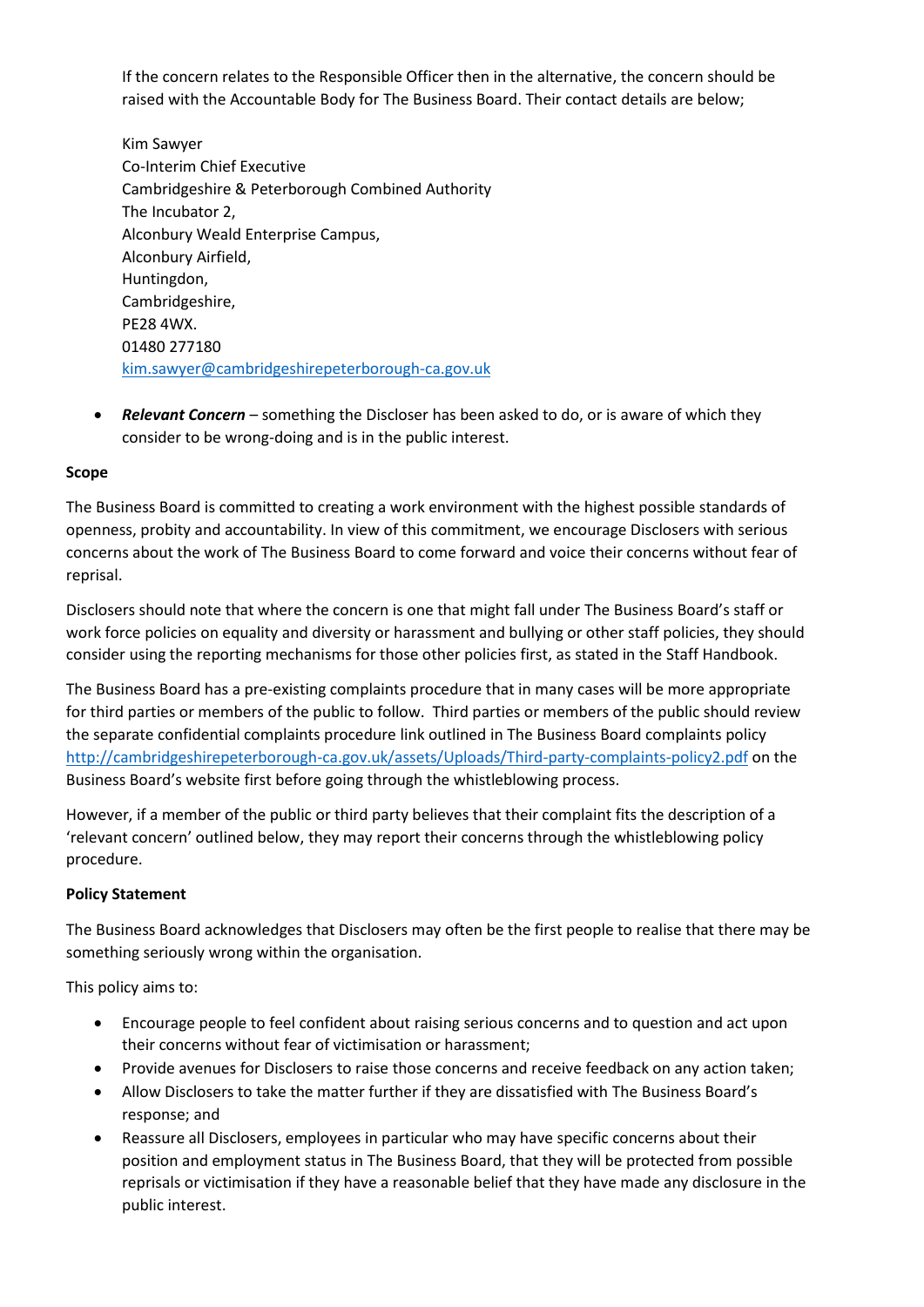### **What is a relevant concern?**

If a Discloser is asked to do something, or is aware of the actions of another, which they consider to be wrongdoing, they can raise it using this procedure. The Discloser must have a reasonable belief that raising the concern is in the public interest.

A Discloser may decide to raise a concern under the whistleblowing policy if they are aware of a situation that they feel:

- is against The Business Board procedures and protocols as set out in its code of conduct and The Business Board Assurance Framework;
- falls below established standards of practice The Business Board subscribes to;
- amounts to improper conduct; or
- is an abuse of power for personal gain.

The types of matters regarded as a relevant concern for the purpose of this procedure include, but are not limited to, the following:

- Fraud or financial irregularity
- Corruption, bribery or blackmail
- **Other Criminal offences**
- Failure to comply with a legal or regulatory duty or obligation
- Miscarriage of justice
- Endangering the health or safety of any individual
- Endangering the environment
- Improper use of authority
- Concealment of any of the above.

Disclosers should not raise malicious or vexatious concerns, nor should they raise knowingly untrue concerns. In addition, this procedure should not be used to raise concerns of a HR/personal nature, for example, complaints relating to a management decision or terms and conditions of employment. These matters should be dealt with using the relevant alternative procedure, for example, The Business Board grievance procedure. Equally, this policy would not apply to matters of individual conscience where there is no suggestion of wrongdoing by The Business Board but, for example, an employee or Board Member of The Business Board is required to act in a way which conflicts with a deeply held personal belief.

# **Safeguards**

The Public Interest Disclosure Act (1999) gives legal protection to employees against being dismissed or penalised by their employers as a result of publicly disclosing certain serious concerns. The Business Board believes that no member of staff should be at a disadvantage because they raise a legitimate concern.

The Business Board will not tolerate harassment or victimisation and will take action to protect Disclosers when they raise a concern in the public interest.

If a Discloser experiences something in the workplace which they consider a relevant concern, it is important that the concern is raised as early as possible. Proof is not required at this point – it is for The Business Board to investigate. The Discloser must, however, have a reasonable belief that disclosing the information is in the public interest before raising a concern.

All concerns will be treated in confidence and every effort will be made to protect the Discloser's identity if they wish to remain anonymous. However, at the appropriate time, it is possible that the Discloser will need to come forward as a witness for the matter to progress.

It is important to follow the correct procedure when raising a whistleblowing concern. The following steps should be adhered to: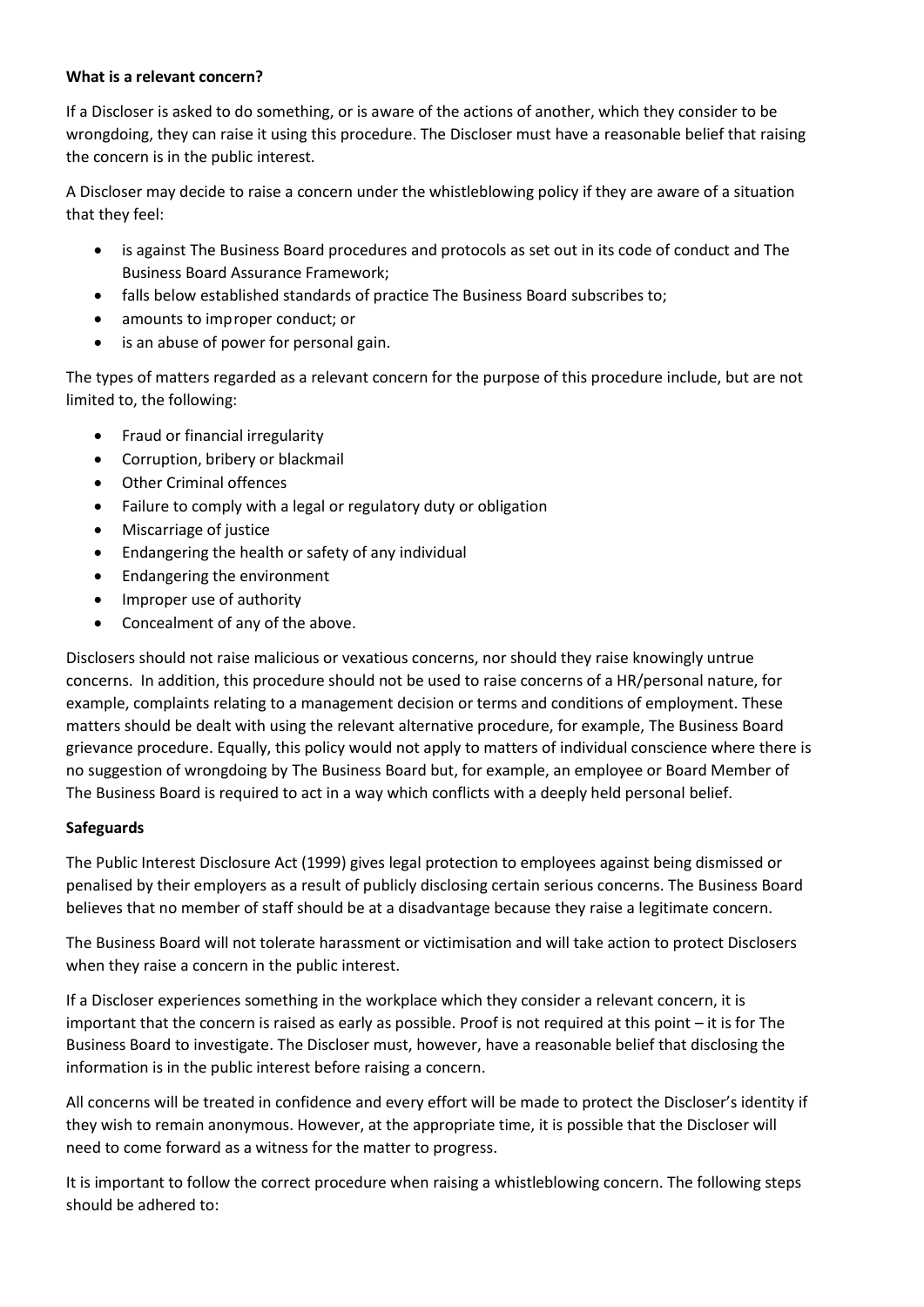a. It is important that the concern is raised with the person best placed to deal with the matter, in most cases this will be the Responsible Officer. However, the Discloser may want to raise the concern with someone they know and trust, such as a contact they have at The Business Board or their line manager who can raise it with the Responsible Officer on their behalf.

b. If it is suspected that the concern may implicate their contact or line manager in some way, then it could be raised with a more senior manager in the line management chain.

c. If the Discloser is unable to raise a relevant concern with a line manager or a senior manager or feel that it has not been adequately addressed, it should be raised directly with the Responsible Officer.

d. Ultimately, the Discloser can raise their concern with the Business Board Chief Executive.

### **Information needed to raise a concern**

When raising a concern under the procedure the Discloser should try to provide the following information:

- the background and reason behind the concern
- whether they have already raised a concern with anyone and the response
- any relevant dates when actions related to the concern took place.

This information should demonstrate that there are reasonable grounds for the concern to be acted upon. It is important that matters are not investigated by the Discloser themselves.

If applicable, personal interests must be declared from the outset.

#### **How the concern will be handled**

All investigations will be conducted sensitively and as quickly as possible. While The Business Board cannot guarantee that the outcome will be as the Discloser may wish, it will handle the matter fairly and in accordance with this procedure.

Once a concern has been raised with either the line manager or Responsible Officer, Senior Manager or Chief Executive, a meeting may be arranged with them to determine how the concern should be taken forward.

The Business Board may decide to take the matter forward by a number of methods, including:

- An internal inquiry or other formal investigation
- An internal or external audit
- Referring the matter to the police
- Referring the matter to another relevant authority for investigation.

Before a final decision is taken on how to proceed, or as part of the investigation, the Discloser may be asked to meet with those investigating their allegation.

If a meeting is arranged, the Discloser may wish to be accompanied by a trade union representative, colleague or friend. The person who accompanies the Discloser should not be involved or have a direct interest in the area of work to which the concern relates. The meeting can be conducted over the telephone rather than face to face.

Within 10 working days of a concern being raised, The Business Board's Responsible Officer will write to the Discloser to:

- Acknowledge that the concern has been received
- Indicate how they propose to deal with the matter
- Give an estimate of how long it will take to provide a final response
- Tell the Discloser whether any initial investigation or enquiry has been made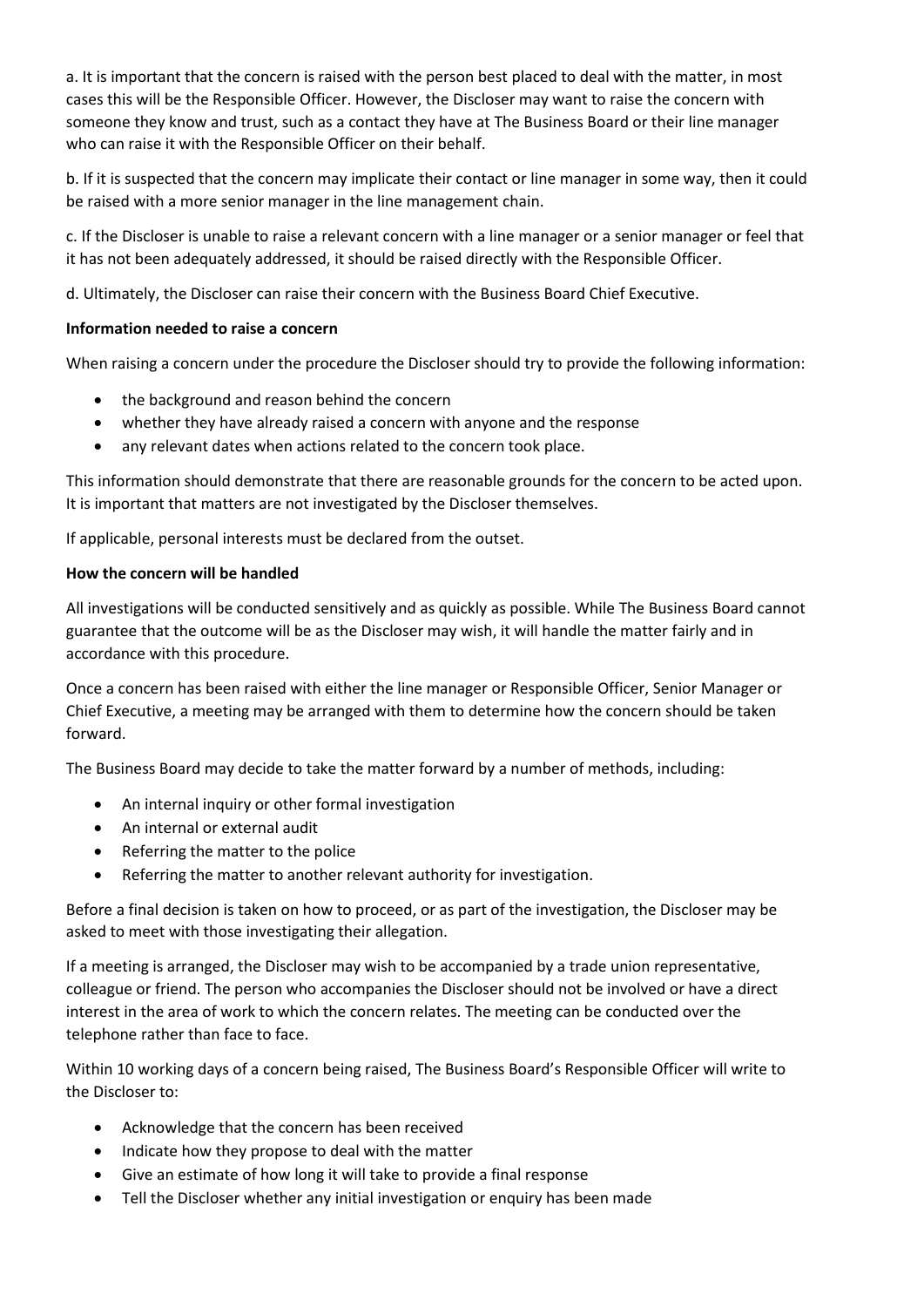- Tell the Discloser whether further investigation will be made, and if not, why not.
- Tell the Discloser how frequently The Business Board will keep them up to date on progress of the investigation.

The amount of contact between The Business Board and the Discloser concerned will vary, depending on the concern raised, any difficult issues and any further clarity required. If necessary, The Business Board will seek further information from the Discloser.

The Business Board will confirm when the matter is concluded and, if appropriate, the outcome of the investigation, maintaining security and confidentiality for all parties as far as possible.

Throughout any investigation, the Discloser will still be expected to continue their duties/role as normal unless deemed inappropriate.

The Responsible Officer must inform the Cities and Local Growth Unit of any concerns raised under their whistleblowing procedure by emailing: [LEPPolicy@communities.gsi.gov.uk](mailto:LEPPolicy@communities.gsi.gov.uk) or by writing to: LEP Policy Deputy Director, Cities and Local Growth Unit, Fry Block, 2 Marsham Street, London, SW1P 4DF.

# **Confidentiality and anonymity**

The best way to raise a concern is to do so openly, as this makes it easier for The Business Board to investigate and provide feedback.

Any disclosures made under this procedure will be treated in a sensitive manner. However, The Business Board recognises that the Discloser may want to raise a concern in confidence, i.e. they may want to raise a concern on the basis that their name it is not revealed without their consent.

The Business Board will respect any request for confidentiality as far as possible, restricting it to a 'need to know' basis. However, if the situation arises where it is not possible to resolve the concern without revealing the Discloser (for example in matters of criminal law), The Business Board will advise them before proceeding. The same considerations of confidentiality should be afforded to the recipient(s) at the centre of the concern, as far as appropriate.

The Business Board always encourages potential Disclosers to speak up about potential serious wrongdoing in a way that they feel comfortable. Disclosers may choose to raise concerns anonymously, i.e. without providing their name at all. If this is the case, the investigation itself may serve to reveal the source of information. Disclosers are therefore encouraged, where possible to put their names to concerns raised. When anonymous concerns are raised, they will be treated as credible and investigated so far as possible.

# **Protection**

If a concern is raised in the reasonable belief that it is in the public interest and procedures have been followed correctly, the Discloser raising the concern will be protected by the terms of this policy and, where applicable, by whistleblowing legislation (see gov.uk for more information on who is covered by whistleblowing legislation). Where a Discloser has been victimised for raising a concern, The Business Board concerned will take appropriate action against those responsible, in line with The Business Board's disciplinary policy and procedures.

# **Changes to procedures or policy as a result of whistleblowing**

If changes are made to The Business Board policies and processes as result of whistleblowing investigations, The Business Board will publicise the changes as appropriate, taking into consideration the importance of protecting the anonymity and confidentiality of individuals.